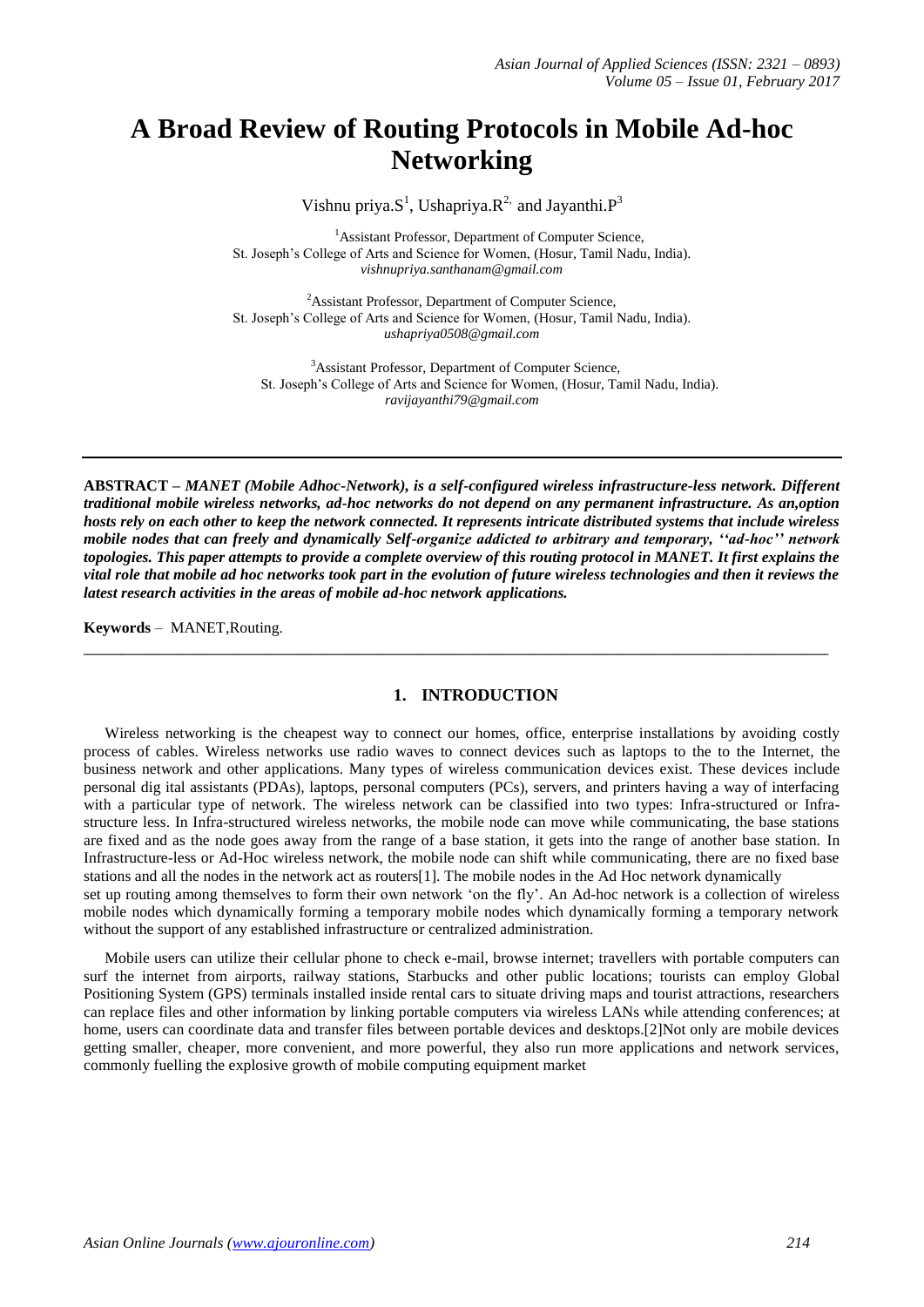

**Figure 1:**.Mobile Adhoc networking.

This paper demonstrates the impetus behind mobile ad hoc-networks, and presents a representative collection of routing protocol used at the different layers of the network.

## *1.1 Evolution of MANET*

- In 1970, Normanl Abramson and his fellow researchers at the University of Hawaii invented ALOHA net.
- In 1972 DARPA Packet Radio Network (PRNet)
- In 1980 Survivable Radio Networks (SURAN)[3].
- During 1980 emergence of Internet Emerging Taskforce (IETF), termed the mobile ad-hoc networking group.
- In 1994 emergence of Bluetooth by Ericsson.

## *1.2 Challenges in MANET*

- Unicast routing
- Multicast routing
- Dynamic network topology
- Speed
- Frequency of updates or Network overhead
- Scalability
- Mobile mediator based routing
- Quality of Service
- Energy efficient/Power aware routing
- Secure routing

# **2. APPLICATIONS OF MANET**

## *2.1 Military battlefield:*

Military equipment now routinely contains some sort of computer equipment. Ad-hoc networking would allow the military to take advantage of usual network technology to maintain an information network between the soldiers, vehicles, and military information head quarters. The basic techniques of ad hoc network came from this field.

## *2.2 Commercial sector:*

 Ad-hoc can be second-hand in emergency/rescue operations for disaster relief efforts, e.g. in fire ,flood, or earthquake. Emergency rescue operations must take place where non-existing or broken communications infrastructure and rapid deployment of a communication network is needed. Information is relayed from one rescue team member to another over a small handheld. Other commercial scenarios consist of e.g. ship-to-ship ad hoc mobile communication, law enforcement, etc.

## *2.3 Local level:*

 Ad hoc networks can autonomously link an instant and temporary multimedia network by means of notebook computers or palmtop computers to spread and share information among participants at a e.g. conference or classroom. Another appropriate local level application might be in home networks where devices be able to communicate directly to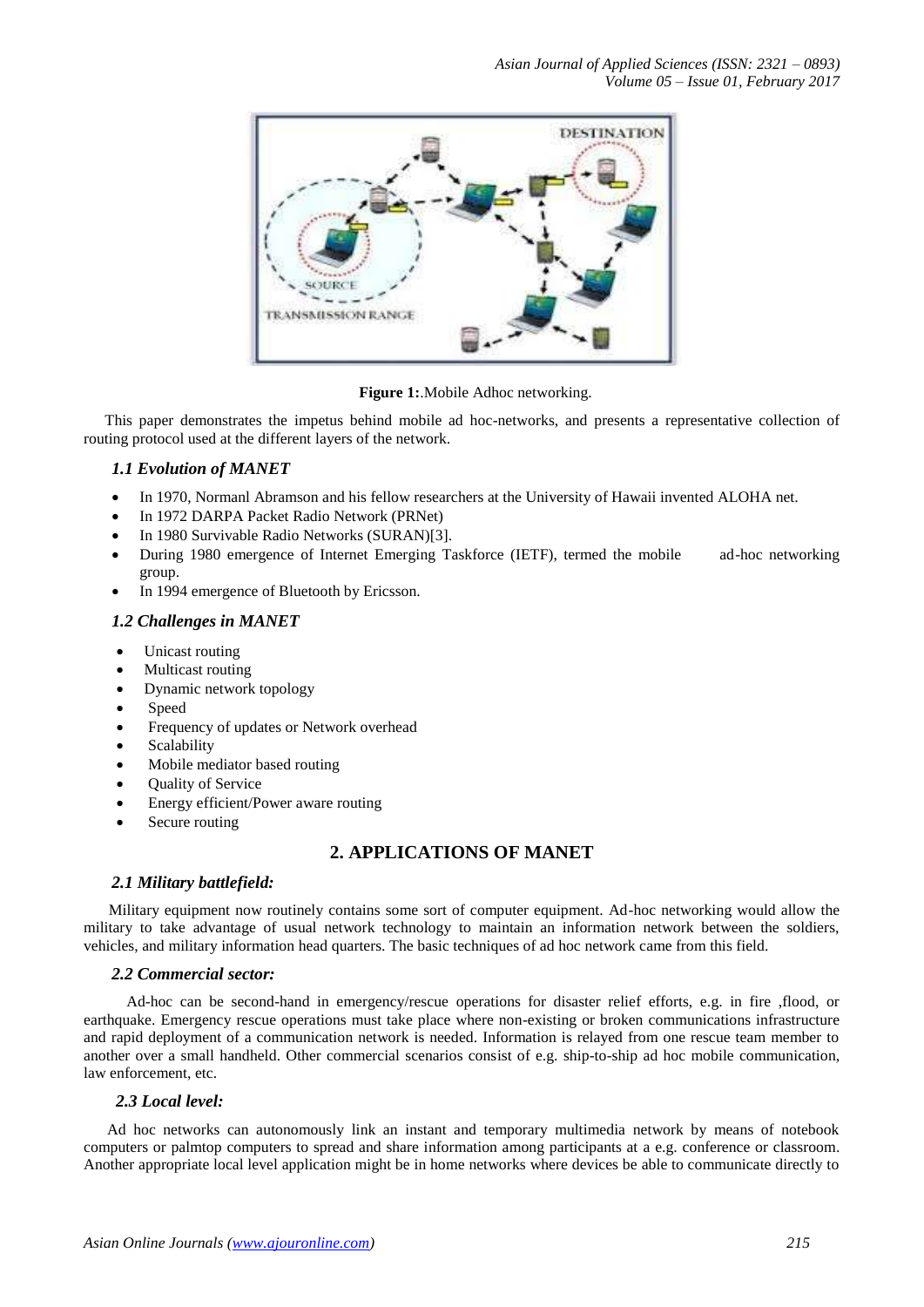exchange information. Similarly in other civilian environments like taxicab, sports stadium, boat and small aircraft, mobile ad hoc communications will have a lot of applications.

## *2.4 Personal Area Network (PAN):*

Short-range MANET can simplify the intercommunication between various mobile devices (such as a PDA, a laptop, and a cellular phone). Monotonous wired cables are replaced with wireless connections .Such an ad hoc network can also extend the access to the Internet or other networks by mechanisms e.g. Wireless LAN(WLAN), GPRS, and UMTS. The PAN is potentially a promising application field of MANET in the future pervasive computing context.

## **3. PROS OF AD HOC NETWORKS**

#### *3.1 No infrastructure and lower cost*

There are situations, with which a user of a communication system cannot rely on an infrastructure. Using a service from a infrastructure can be expensive for specific applications. In an area with very low density, like desert, mountain, or isolated area it is not impossible to establish an Infrastructure. But if we compare how often the people there are using service of infrastructure and how many data per day transmitted with cost of installation, maintenance, and repair, it is maybe too expensive. Almost the same problem with military network. It is obviously very useless to build an infrastructure in a battlefield. Aside from cost of installation, the enemy can destroy the infrastructure in short time. An independent from infrastructure network is needed for both cases.

#### *3.2 Mobility (MANET only)*

In the next generation of wireless communication systems, there will be a need for the rapid deployment of independent mobile users. The most popular examples include military networks, emergency / rescue operations, disaster effort. In these scenarios we can't rely on centralized connectivity. MANETs support nodes' mobility. We can still communicate with our mobile devices as long as the destination is reachable.

#### *3.3 Decentralized and robust*

Another advantage of ad hoc networks is that they are inherently very robust. Imagine that for some reason one of the base stations is not working. In this case, all users of that base station will lose connectivity to other networks. In the ad hoc networks you can avoid such problem. If one node leaves the network or is not working, you can still have connectivity to other nodes and maybe you can use these nodes to multi-hop your message to the destination nodes, as long as there is at least one way to desired node.

#### *3.4 Easy to build and spontaneous infrastructure:*

Malfunction of a network infrastructure is sometimes not avoidable. It is obviously difficult to repair or replace the malfunction infrastructure in short time, while the network's existence must be maintained all-time. Establishing an ad hoc is a good deal in such situation. The network participants can act as ad hoc nodes and hop the messages

## **4. FACTORS INFLUENCING MANET**

#### *4.1 Bandwidth-constrained, variable capacity links:*

A very normal trait in wireless networks is congestion because of multiple access, fading, noise and interference conditions thus leading to application demands (of resources) more than the limit of the network capacity. As the mobile network is an extension of the fixed network infrastructure, mobile adhoc users face similar problems.

#### *4.2 Energy-constrained operation:*

Nodes are battery operated with limited life in MANETs. Thus energy conservation is of utmost importance.

### *4.3 Limited physical security:*

MANETs are additional level to physical security threats like - eavesdropping, spoofing, denial-of-service etc. For relief to some extent, MANETs have been provided with the decentralization of network control.

## **5. ROUTING PROTOCOLS**

A routing protocol is needed whenever a packet wants to be transmitted to a destination via number of nodes and numerous routing protocols have been proposed for such kind of ad-hoc networks. These protocols locate a route for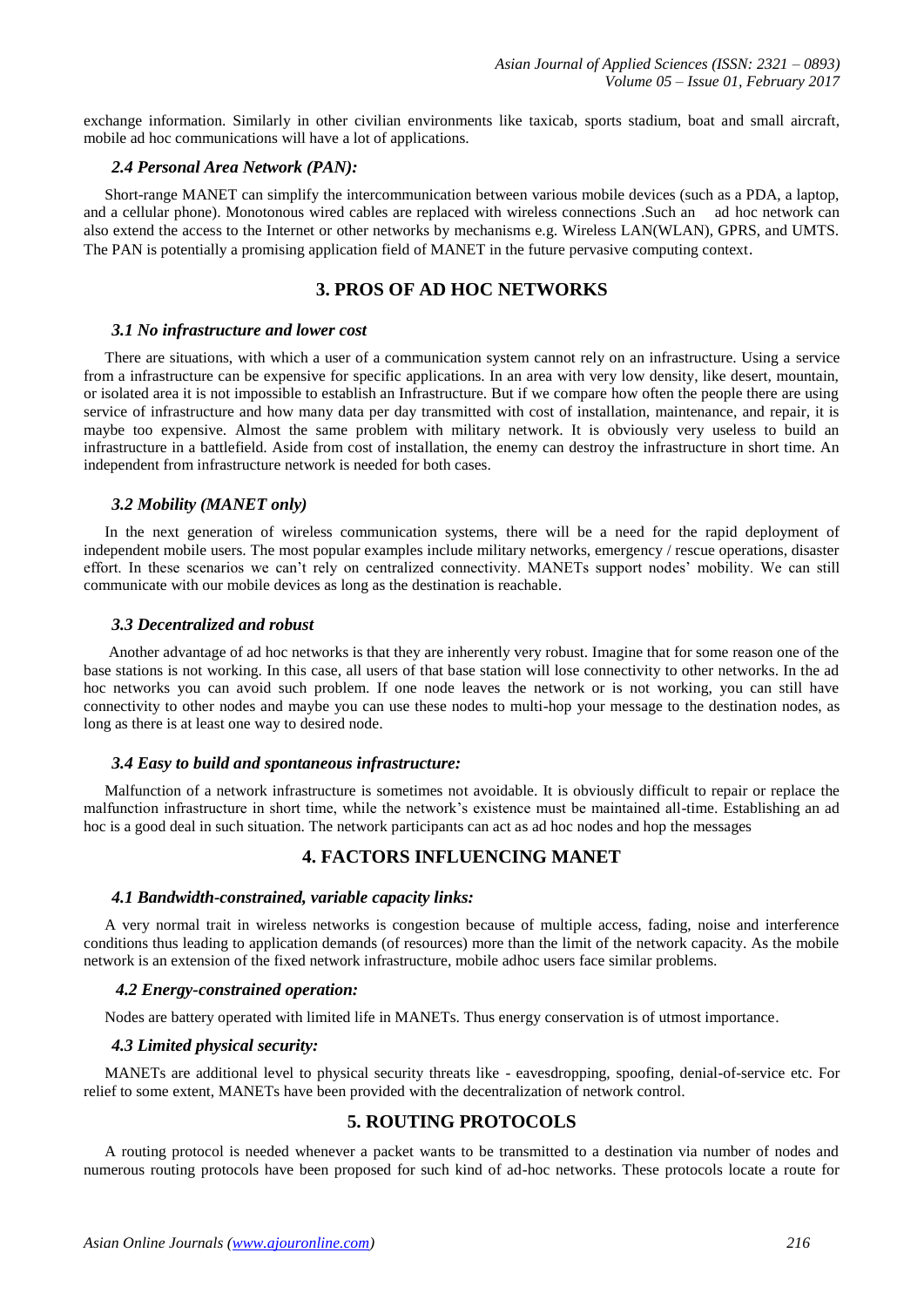packet delivery and deliver the packet to the correct destination. The studies on various aspects of routing protocols have been an active area of research for many years.



**Figure 2: Routing Example for MANET**

### *5.1 Classification of Routing Protocol:*

"Routing is the process of information exchange from one host to the other host in a network. Routing is the method of forwarding packet towards its destination using most efficient path. Efficiency of the path is measured in various metrics like, Number of hops, traffic, security. In Ad-hoc network each host node acts as specialized router itself. Routing protocol for ad-hoc network can be categorized in three strategies.

a) Flat against Hierarchical architecture.

- b) Pro- active against Re- active routing protocol.
- c) Hybrid protocols.



**Figure 3 Classification of routing protocols**

## *5.1.1 Flat Vs. Hierarchical architecture*

Hierarchical network architecture topology consists of several layers where top layers are more seen as master of their lower layer nodes. There are cluster of nodes and one gateway node along with all clusters has a duty to communicate with the gateway node in other cluster[3]. In this schema there is a clear distribution of task. Burden of storage of network topology is on gateway nodes, where communicating dissimilar control message is dependent on cluster nodes. But this architecture breaks down when there is single node failure (Gateway node). Gateway nodes become very critical for successful operation of network. For an example Zone-based Hierarchical Link State (ZHLS) routing protocol . Where in flat architecture there is no layering of responsibility. Each and every node follows the same routing algorithm as any other node in the network.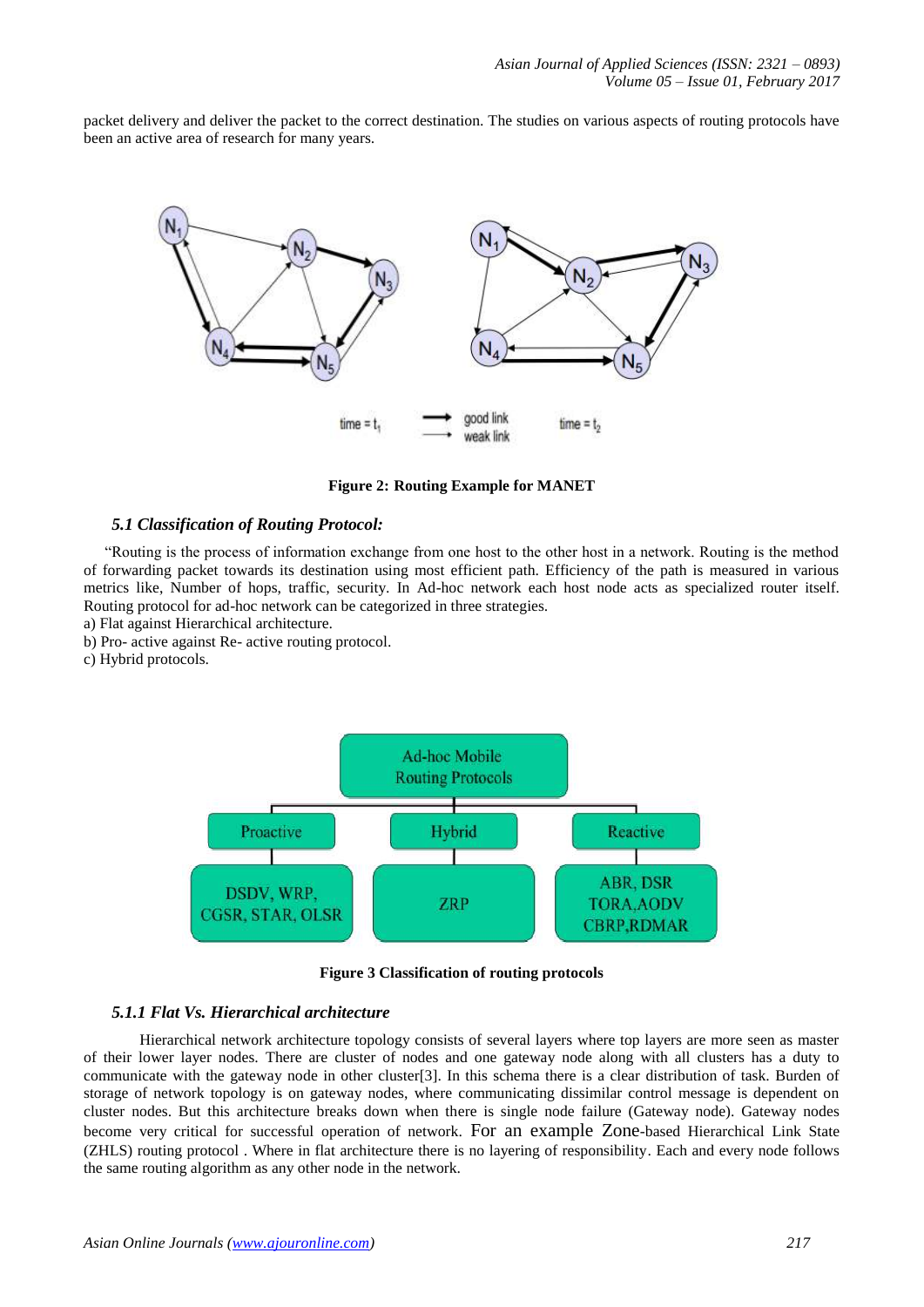## *5.1.2 Proactive Vs Reactive routing protocol in MANET*

## *5.1.2.1 Proactive routing protocol*

In proactive routing scheme every node endlessly maintains complete routing information of the network. This is achieved by flooding network periodically with network status information to find out any possible change in network topology[4].Current routing protocol like Link State Routing (LSR) protocol (open shortest path first) and the Distance Vector Routing Protocol (Bellman-Ford algorithm) are not appropriate to be used in mobile environment. Destination Sequenced Distance Vector Routing protocol (DSDV) and Wireless routing protocols were proposed to eliminate counting to infinity as well as looping problems of the distributed Bellman-Ford Algorithm. Some of the Examples of Proactive Routing Protocols are Global State Routing (GSR),Hierarchical State Routing (HSR),Destination Sequenced Distance Vector Routing (DSDV).

## *5.1.2.2 Reactive routing protocol*

Each node in this routing protocol maintains in sequence of only active paths to the destination nodes. A route search is needed for every new destination as a result the communication overhead is reduced at the expense of delay to search the route[5].Rapidly changing wireless network topology may break active route and cause successive route search. Some Examples of reactive protocols are Ad hoc On-demand Distance Vector Routing (AODV), Dynamic Source Routing (DSR).

#### *5.1.3 Hybrid routing protocols in MANET*

There survive a number of routing protocols of globally reactive and locally proactive states. Hybrid routing algorithm is ideal for Zone Based Routing Protocol (ZRP).

#### *5.1.3.1 Benefits of Pro-active Routing Protocol:*

Proactive protocols: Routes are readily available when there is any requirement to send packet to any other mobile node in the network. Quick response to Application program.

## **6. PERFORMANCE METRICS**

There are number of qualitative and quantitative metrics that can be used to compare reactive routing protocols.

#### *6.1. Routing overhead:*

This metric describes how many routing packets intended for route discovery and route maintenance require to be sent so as to spread the data packets.

#### *6.2. Average Delay:*

This metric represents average end-to-end delay and indicates how it extended took for a packet to travel from the source to the application layer of the destination. It is measured in seconds.

## *6.3. Throughput:*

This metric represents the total quantity of bits forwarded to higher layers per second. It is measured in bps. It can also be defined as the total amount of data a receiver actually receives from sender separated by the time taken by the receiver to obtain the last packet.

#### *6.4. Media Access Delay:*

The time a node takes to access media for starting the packet transmission is called as media access delay. The delay is recorded for every packet when it is sent to the physical layer for the first time.

## *6.5. Packet Delivery Ratio:*

The ratio between the amount of next data packets and actually received data packets.

#### *6.6 Path optimality:*

This metric can be defined as the differentiation between the path actually taken and the best possible path for a packet to reach its destination.